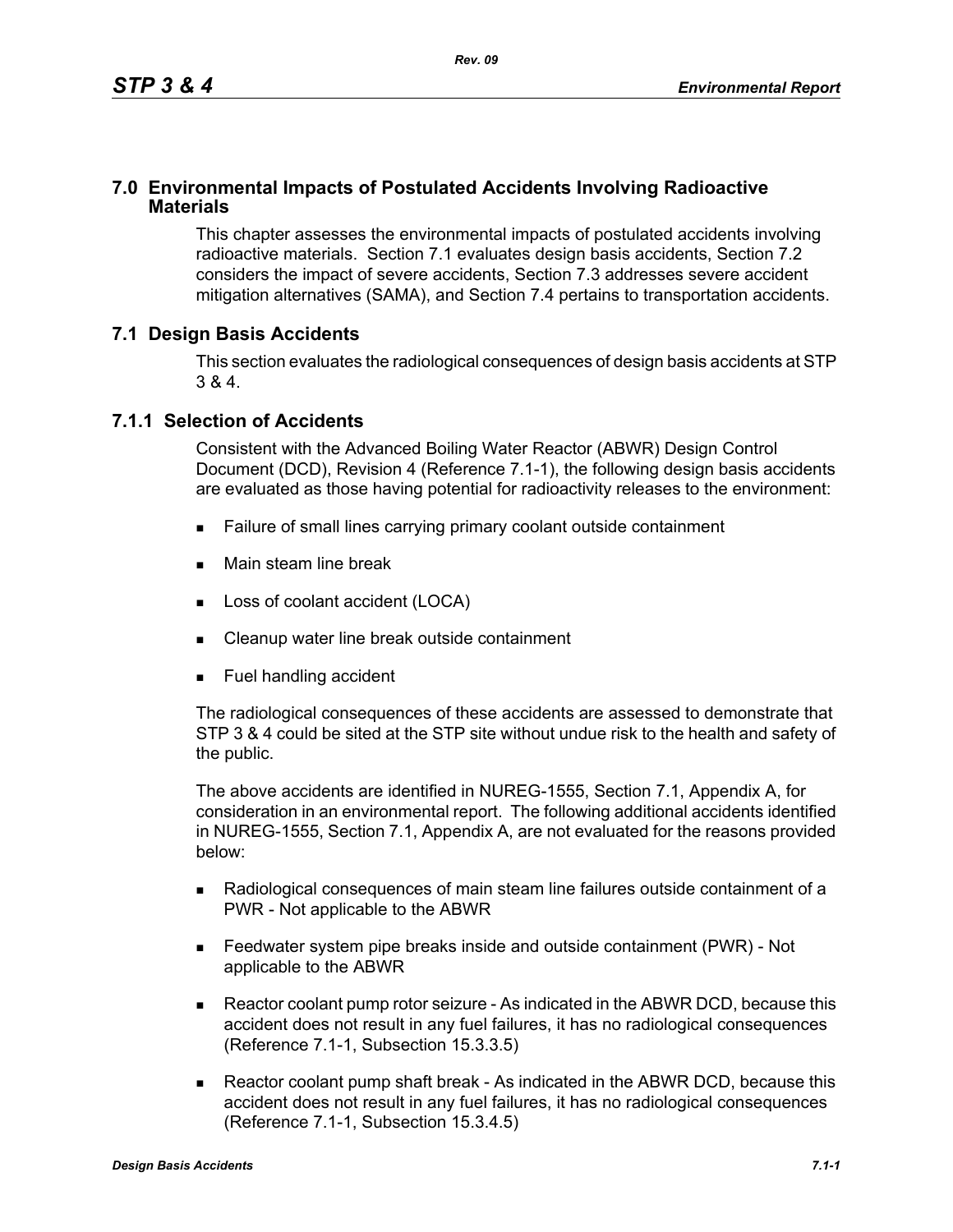*Rev. 09*

- Radiological consequences of control rod drop accident (BWR) As indicated in the ABWR DCD, there is no basis for this accident to occur (Reference 7.1-1, Subsection 15.4.10.3)
- Radiological consequences of steam generator tube failure (PWR) Not applicable to the ABWR

# **7.1.2 Evaluation Methodology**

The ABWR DCD presents the radiological consequences of the accidents identified in Subsection 7.1.1. The basic scenario for each accident is that some quantity of activity is released at the accident location inside a building and this activity is eventually released to the environment. The transport of activity within the plant is independent of the site and is specific to the ABWR design. Details about the methodologies and assumptions pertaining to each of the accidents, such as activity release pathways and credited mitigation features, are provided in the reference ABWR DCD (Reference 7.1- 1, Chapter 15).

The dose to an individual located at the exclusion area boundary (EAB) or in the low population zone (LPZ) is calculated based on the amount of activity released to the environment, the atmospheric dispersion of the activity during the transport from the release point to the off-site location, the breathing rate of the individual at the off-site location, and activity-to-dose conversion factors. The only site-specific parameter is atmospheric dispersion. Site-specific doses are obtained by adjusting the reference ABWR DCD doses to reflect site-specific atmospheric dispersion factors (χ/Q values).

NUREG-1555 provides two options for calculating  $\chi$ /Q values: either 50<sup>th</sup> percentile χ/Q values based on onsite meteorological data or 10% of the levels given in Regulatory Guide 1.3 (Reference 7.1-2) to represent more realistic dispersion conditions than assumed in the safety evaluation. The option to use  $50<sup>th</sup>$  percentile site-specific χ/Q values was selected. Short-term accident χ/Q values are calculated using the methodology of Regulatory Guide 1.145, Revision 1 (Reference 7.1-3) with site-specific meteorological data. As indicated in Section 2.7, the Regulatory Guide 1.145 methodology is implemented in the NRC-sponsored PAVAN computer program. This program computes χ/Q values at the EAB and the LPZ for each combination of wind speed and atmospheric stability for each of the 16 downwind direction sectors. Releases are assumed to be at ground level, and the shortest distances between the power block and the off-site locations are selected to conservatively maximize the  $\chi$ /Q values.

Consistent with the reference ABWR DCD, the accident doses are presented for the whole body and the thyroid. Furthermore, the whole body and thyroid doses are converted into total effective dose equivalent (TEDE) to demonstrate compliance with 10 CFR 50.34. The conversion to TEDE is performed by multiplying the thyroid dose by a weighting factor of 0.03 and adding the result to the whole body dose, in accordance with ICRP 30 (Reference 7.1-4).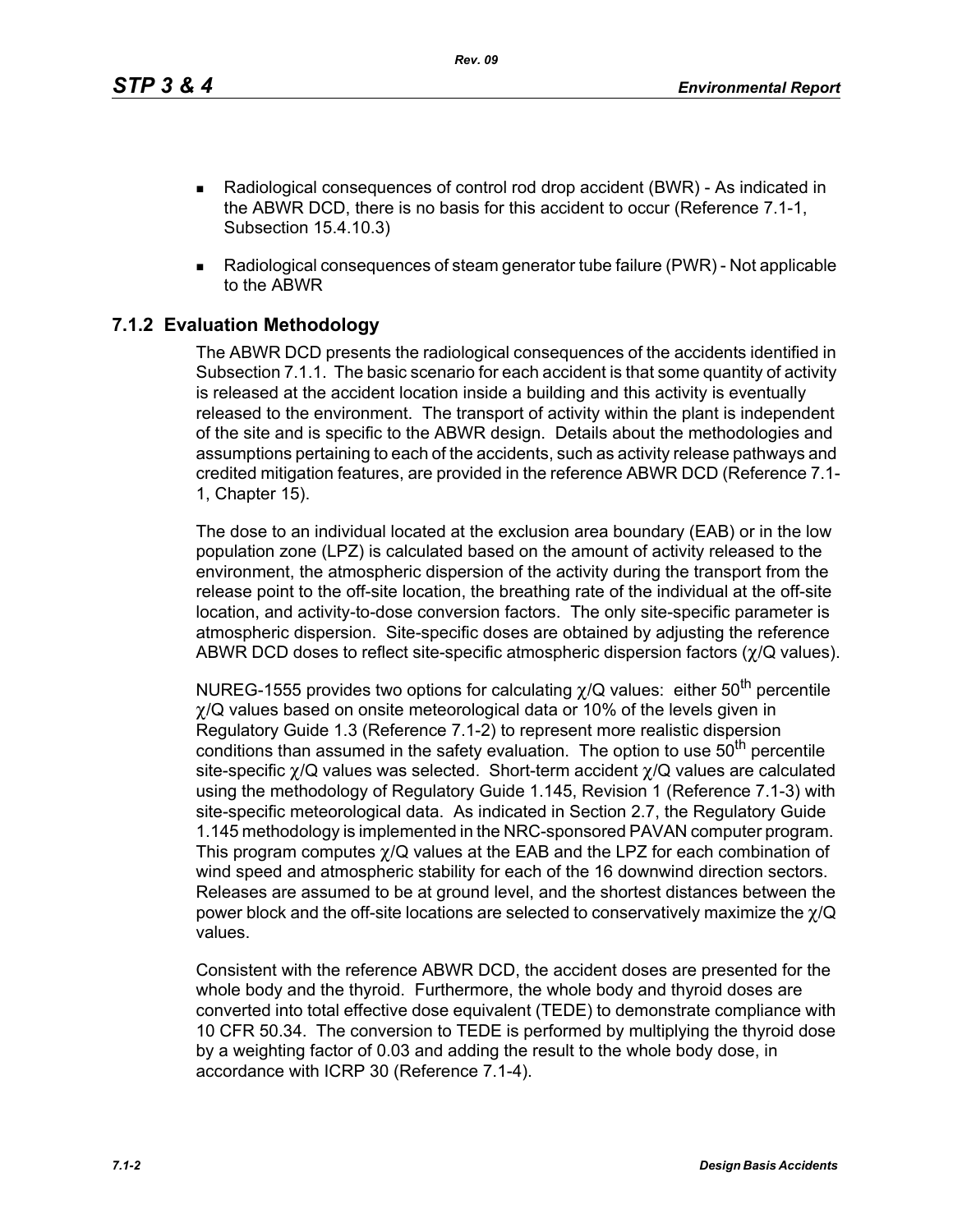## **7.1.3 Source Terms**

The design basis accident source terms in the reference ABWR DCD are presented as time-dependent isotopic activity releases to the environment in the unit of megabecquerel (MBq) in Tables 7.1-1 to 7.1-6.

## **7.1.4 Radiological Consequences**

As indicated in NUREG-1555, environmental report design basis accident doses are evaluated based on more realistic meteorological conditions than those used in the safety analysis report. For each of the accidents identified in Subsection 7.1.1, the site-specific dose for a given time interval is calculated by multiplying the ABWR DCD dose by the ratio of the site  $\chi$ /Q value provided in Section 2.7 to the DCD  $\chi$ /Q value. The time-dependent DCD and site  $\gamma$ /Q values and their ratios are shown in Table 7.1-7. Since all site  $\chi$ /Q values are bounded by DCD  $\chi$ /Q values, site-specific doses for all accidents would also be bounded by DCD doses. However, site-specific doses are presented for completeness. All accident doses are presented in Tables 7.1-8 to 7.1-13.

The 10 CFR 50.34 dose limit is 25 rem TEDE at the EAB and the LPZ, as specified in 50.34(a)(1)(ii). The ABWR is certified to the 10 CFR 100.11 dose limits of 25 rem to the whole body and 300 rem to the thyroid. The limit of 10 CFR 50.34(a)(1)(ii) applies to extremely low probability accidents that could result in the release of significant quantities of radioactive fission products. Similarly, the limits of 10 CFR 100.11 apply to a major accident with the release of appreciable quantities of fission products. For accidents with smaller releases, more restrictive dose limits are specified in Subsections 15.6.2, 15.6.4, and 15.7.4 of NUREG-0800. Where applied, the more restrictive dose limits are either 10% or 25% of the 10 CFR 100.11 limits. Although conformance to these more restrictive dose limits is not required for an environmental report, they are shown in Tables 7.1-8 to 7.1-13 for comparison purposes.

The doses shown in Tables 7.1-8 to 7.1-13 are summarized in Tables 7.1-14 and 7.1- 15. Tables 7.1-14 and 7.1-15 also show the equivalent TEDE doses. The summary tables demonstrate that, in addition to meeting the limits of 10 CFR 100.11 and NUREG-0800 as indicated above, all accident doses also meet the 25 rem TEDE acceptance criteria of 10 CFR 50.34(a)(1)(ii). Because the dose criterion of 10 CFR 50.34 is intended to provide assurance of low risk to the public under postulated accidents, any health effects resulting from the design basis accidents are considered to be negligible.

## **7.1.5 References**

- 7.1-1 ABWR Design Control Document, Tier 2, GE Nuclear Energy, Revision 4.
- 7.1-2 "Assumptions Used for Evaluating the Potential Radiological Consequences of a Loss of Coolant Accident for Boiling Water Reactors," Regulatory Guide 1.3, Revision 2, June 1974.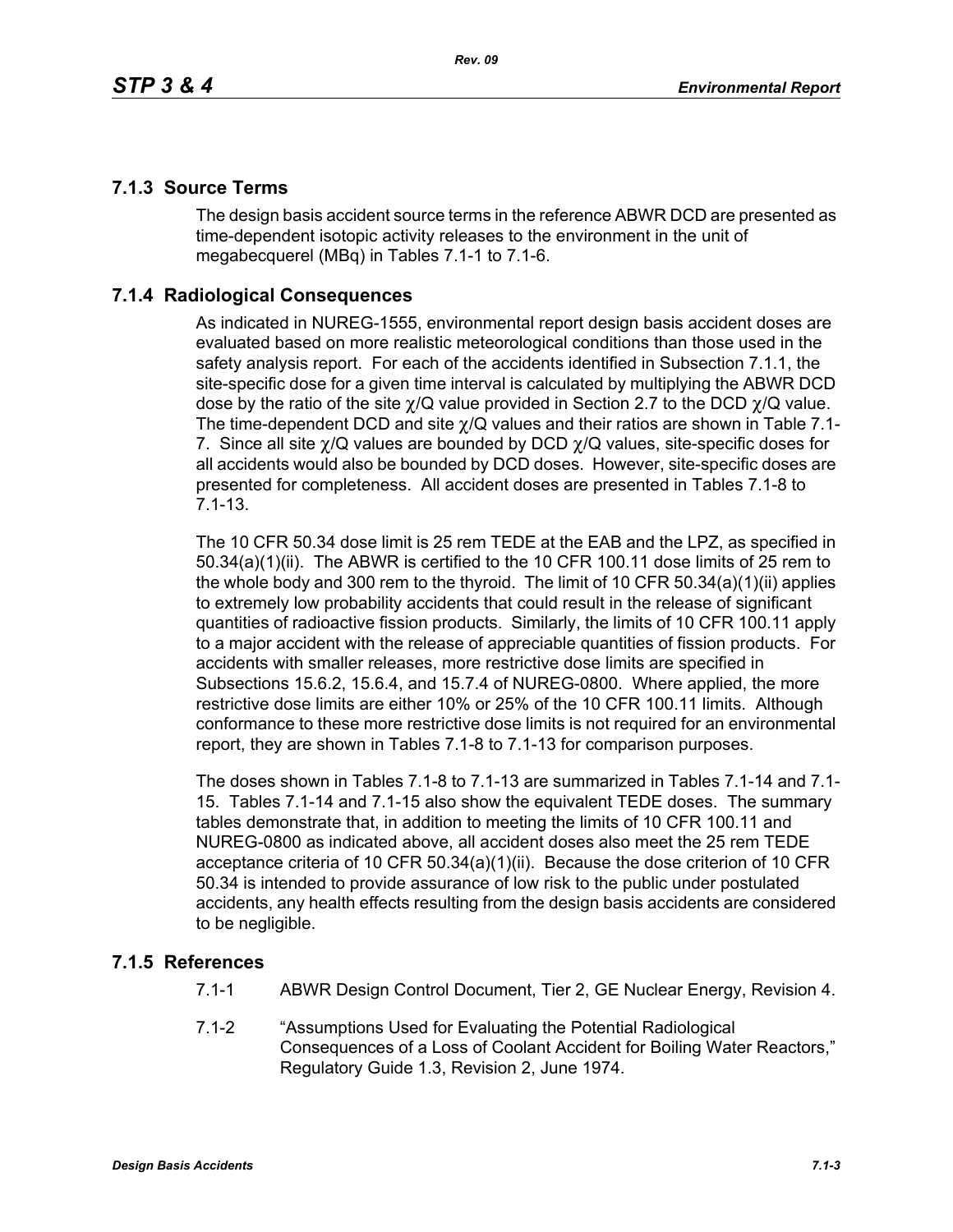- 7.1-3 "Atmospheric Dispersion Models for Potential Accident Consequence Assessments at Nuclear Power Plants," Regulatory Guide 1.145, Revision 1, November 1982.
- 7.1-4 "Limits for Intakes of Radionuclides by Workers," Part 1, ICRP Publication 30, International Commission on Radiological Protection, Pergamon Press, 1979.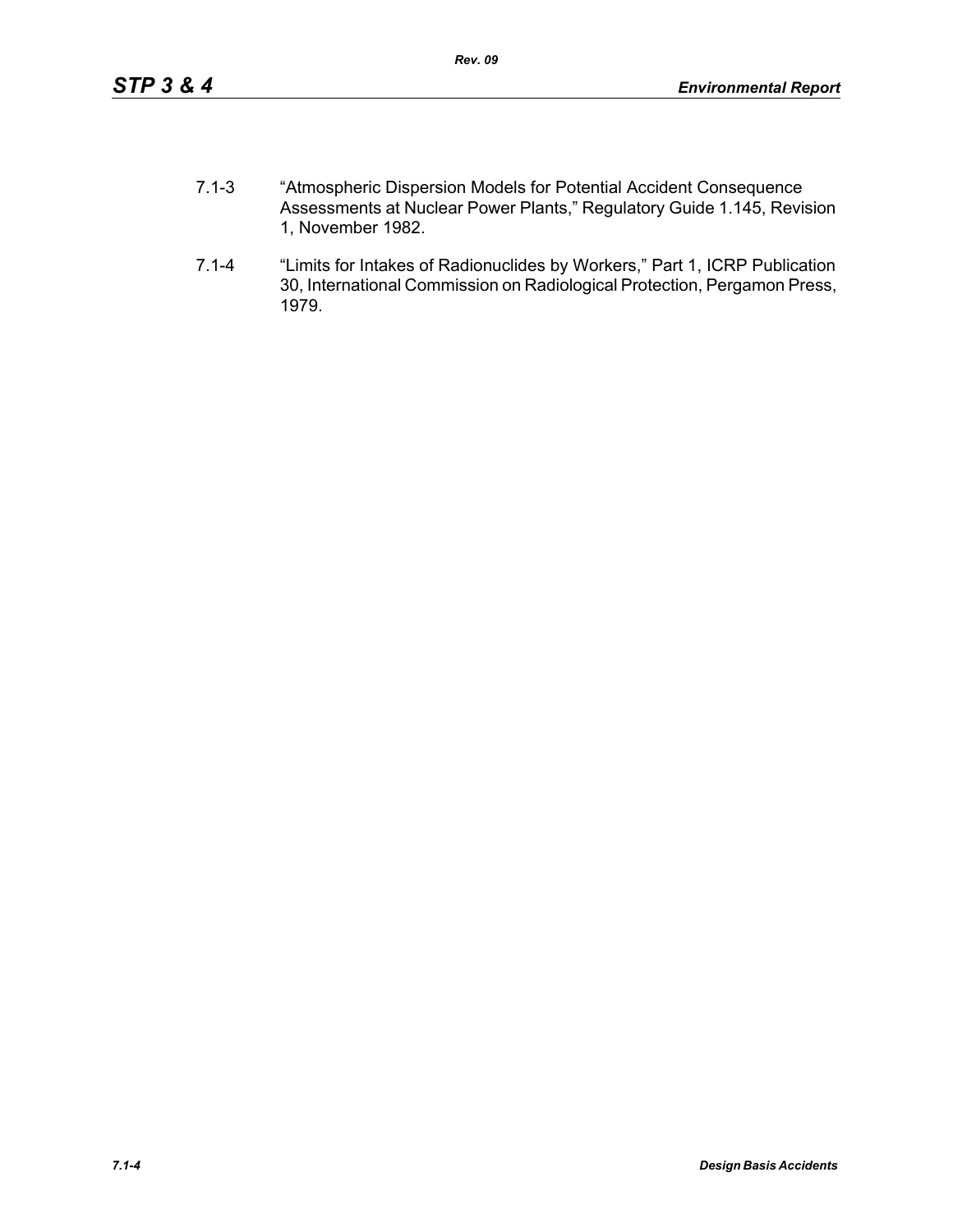|                | Containment                   |              |  |  |  |
|----------------|-------------------------------|--------------|--|--|--|
|                | <b>Activity Release (MBq)</b> |              |  |  |  |
| <b>Isotope</b> | 0-2 Hours                     | 0-8 Hours    |  |  |  |
| $1 - 131$      | $6.81E + 04$                  | $1.41E + 05$ |  |  |  |
| $1 - 132$      | 5.96E+05                      | 1.19E+06     |  |  |  |
| $I - 133$      | 4.59E+05                      | 9.44E+05     |  |  |  |
| $1 - 134$      | $9.92E + 05$                  | 1.90E+06     |  |  |  |
| $1 - 135$      | $6.59E + 05$                  | 1.34E+06     |  |  |  |
| <b>Total</b>   | 2.77E+06                      | 5.51E+06     |  |  |  |

#### **Table 7.1-1 Activity Releases for Failure of Small Lines Carrying Primary Coolant Outside Containment**

Source: ABWR DCD (Reference 7.1-1, Table 15.6-2)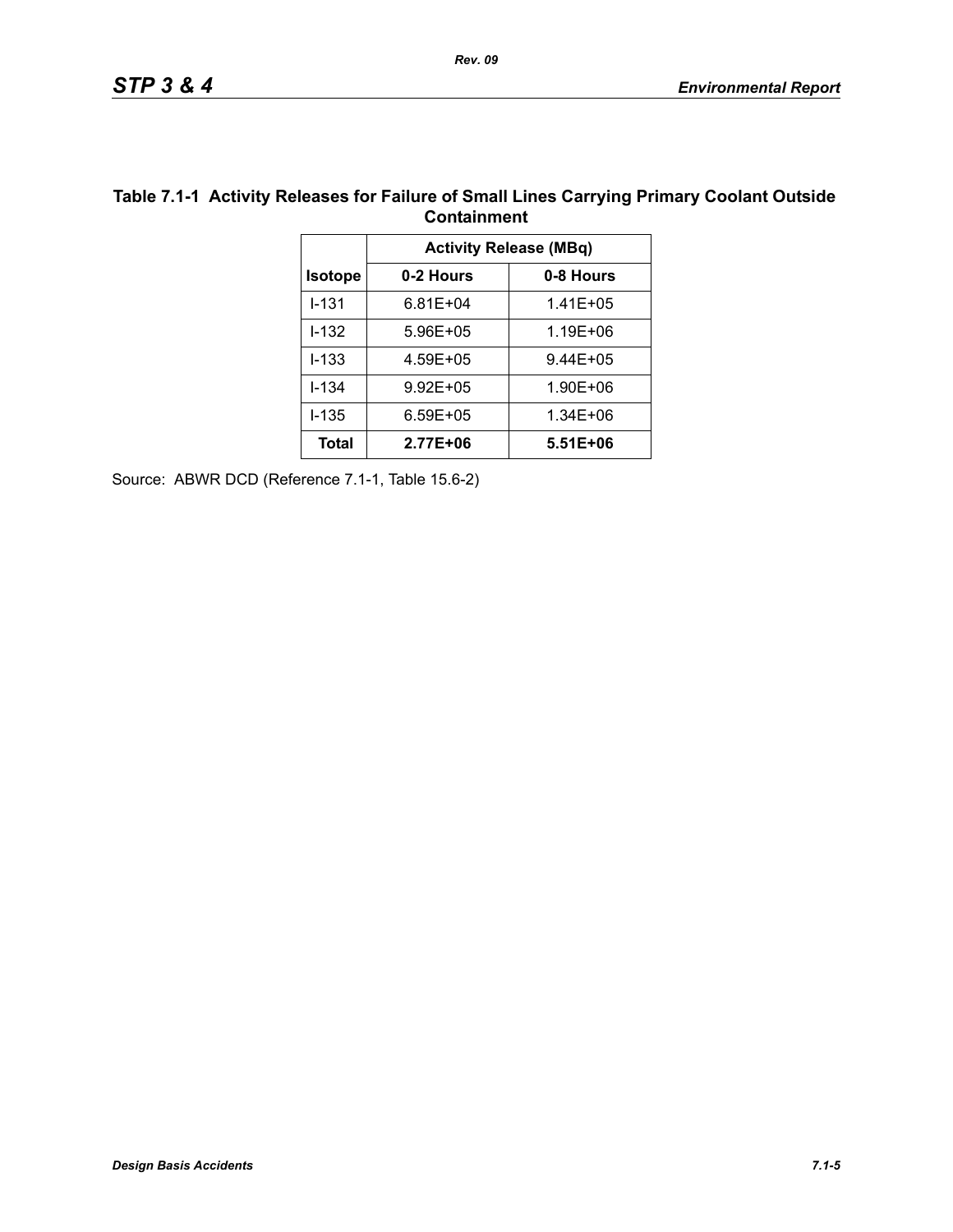|                          | <b>Activity Release (MBq)</b>             |                                              |  |  |  |
|--------------------------|-------------------------------------------|----------------------------------------------|--|--|--|
| <b>Isotope</b>           | <b>Preexisting lodine</b><br><b>Spike</b> | <b>Equilibrium lodine</b><br><b>Activity</b> |  |  |  |
| $I - 131$                | 1.46E+06                                  | 7.29E+04                                     |  |  |  |
| $I - 132$                | $1.42E + 07$                              | 7.10E+05                                     |  |  |  |
| $I - 133$                | 9.99E+06                                  | 5.00E+05                                     |  |  |  |
| $I - 134$                | 2.79E+07                                  | 1.40E+06                                     |  |  |  |
| $I-135$                  | 1.46E+07                                  | 7.29E+05                                     |  |  |  |
| $Kr-83m$                 | $2.44E + 03$                              | 4.07E+02                                     |  |  |  |
| $Kr-85m$                 | 4.29E+03                                  | 7.18E+02                                     |  |  |  |
| <b>Kr-85</b>             | 1.36E+01                                  | 2.26E+00                                     |  |  |  |
| <b>Kr-87</b>             | 1.47E+04                                  | 2.44E+03                                     |  |  |  |
| <b>Kr-88</b>             | 1.48E+04                                  | $2.46E + 03$                                 |  |  |  |
| <b>Kr-89</b>             | 5.92E+04                                  | 9.88E+03                                     |  |  |  |
| <b>Kr-90</b>             | 1.55E+04                                  | $2.55E + 03$                                 |  |  |  |
| Xe-131m                  | 1.06E+01                                  | 1.76E+00                                     |  |  |  |
| Xe-133m                  | $2.04E + 02$                              | $3.39E + 01$                                 |  |  |  |
| Xe-133                   | 5.70E+03                                  | 9.47E+02                                     |  |  |  |
| Xe-135m                  | $1.74E + 04$                              | 2.89E+03                                     |  |  |  |
| Xe-135                   | $1.62E + 04$                              | 2.70E+03                                     |  |  |  |
| Xe-137                   | 7.40E+04                                  | 1.23E+04                                     |  |  |  |
| Xe-138                   | 5.66E+04                                  | 9.44E+03                                     |  |  |  |
| Xe-139                   | 2.59E+04                                  | 4.33E+03                                     |  |  |  |
| <b>Total lodine</b>      | $6.81E + 07$                              | $3.41E + 06$                                 |  |  |  |
| <b>Total Noble Gases</b> | 3.07E+05                                  | $5.11E + 04$                                 |  |  |  |

## **Table 7.1-2 Activity Releases for Main Steam Line Break**

Source: ABWR DCD (Reference 7.1-1, Table 15.6-6)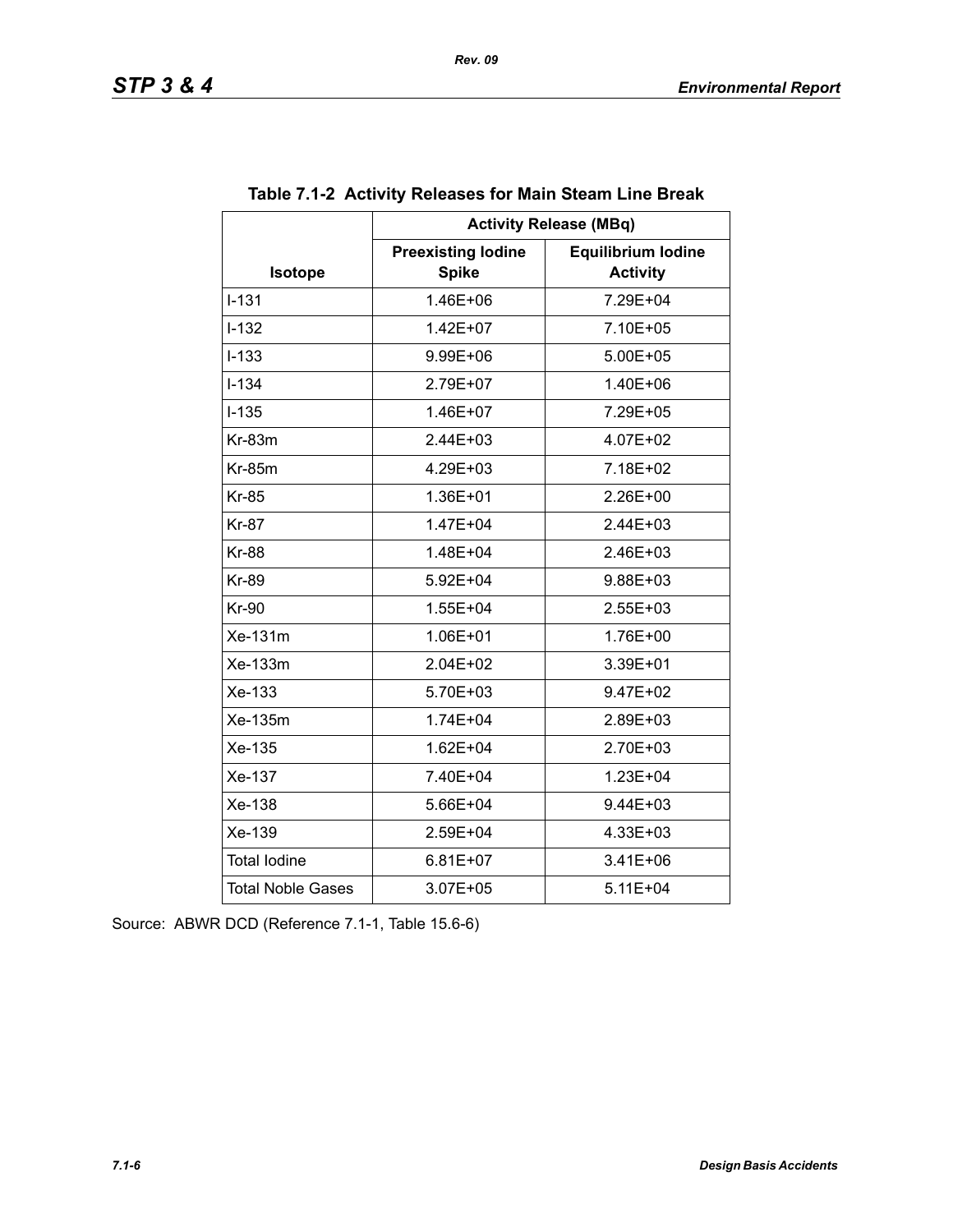|                          | <b>Activity Release (MBq)</b> |             |             |             |             |  |
|--------------------------|-------------------------------|-------------|-------------|-------------|-------------|--|
| Isotope                  | 0-2 Hours                     | 0-8 Hours   | 0-24 Hours  | 0-96 Hours  | 0-720 Hours |  |
| $I-131$                  | $9.6E + 06$                   | $1.3E + 07$ | $3.6E + 07$ | $1.9E + 08$ | $6.7E + 08$ |  |
| $I-132$                  | $1.3E + 07$                   | $1.4E + 07$ | $1.5E + 07$ | $1.5E + 07$ | $1.5E + 07$ |  |
| $I-133$                  | $2.0E + 07$                   | $2.6E + 07$ | $5.6E + 07$ | $1.2E + 08$ | $1.3E + 08$ |  |
| $I - 134$                | $1.9E + 07$                   | $1.9E + 07$ | $1.9E + 07$ | $1.9E + 07$ | $1.9E + 07$ |  |
| $I-135$                  | $1.9E + 07$                   | $2.3E + 07$ | $3.1E + 07$ | $3.5E + 07$ | $3.5E + 07$ |  |
| Kr-83m                   | $1.2E + 07$                   | $2.8E + 07$ | $3.3E + 07$ | $3.3E + 07$ | 3.3E+07     |  |
| <b>Kr-85</b>             | $1.5E + 06$                   | $1.2E + 07$ | $8.1E + 07$ | $6.7E + 08$ | 5.6E+09     |  |
| <b>Kr-85m</b>            | $3.1E + 07$                   | $1.3E + 08$ | $2.7E + 08$ | $2.9E + 08$ | 2.9E+08     |  |
| <b>Kr-87</b>             | 4.4E+07                       | 7.8E+07     | $8.1E + 07$ | $8.1E + 07$ | $8.1E + 07$ |  |
| <b>Kr-88</b>             | 7.8E+07                       | $2.5E + 08$ | $3.6E + 08$ | $3.7E + 08$ | $3.7E + 08$ |  |
| <b>Kr-89</b>             | $6.7E + 06$                   | $6.7E + 06$ | $6.7E + 06$ | $6.7E + 06$ | $6.7E + 06$ |  |
| Xe-131m                  | 7.8E+05                       | $5.9E + 06$ | $4.1E + 07$ | $3.0E + 08$ | $1.4E + 09$ |  |
| Xe-133                   | $2.8E + 08$                   | $2.1E + 09$ | $1.4E + 10$ | $8.9E + 10$ | $2.5E + 11$ |  |
| Xe-133m                  | $1.1E + 07$                   | $8.5E + 07$ | $5.2E + 08$ | $2.6E + 09$ | $4.1E + 09$ |  |
| Xe-135                   | $3.4E + 07$                   | $1.9E + 08$ | $6.7E + 08$ | $1.0E + 09$ | $1.0E + 09$ |  |
| Xe-135m                  | $1.8E + 07$                   | $1.8E + 07$ | $1.8E + 07$ | $1.8E + 07$ | $1.8E + 07$ |  |
| Xe-137                   | $1.9E + 07$                   | $1.9E + 07$ | $1.9E + 07$ | $1.9E + 07$ | $1.9E + 07$ |  |
| Xe-138                   | 7.4E+07                       | 7.4E+07     | 7.4E+07     | 7.4E+07     | 7.4E+07     |  |
| <b>Total lodine</b>      | $8.1E + 07$                   | $9.5E + 07$ | $1.6E + 08$ | $3.8E + 08$ | 8.6E+08     |  |
| <b>Total Noble Gases</b> | $6.1E + 08$                   | $3.0E + 09$ | $1.6E + 10$ | $9.4E + 10$ | $2.6E + 11$ |  |

| Table 7.1-3  Activity Releases from Reactor Building for Loss-of-Coolant Accident |  |  |
|-----------------------------------------------------------------------------------|--|--|
|                                                                                   |  |  |

Source: ABWR DCD (Reference 7.1-1, Tables 15.6-10 and 15.6-12)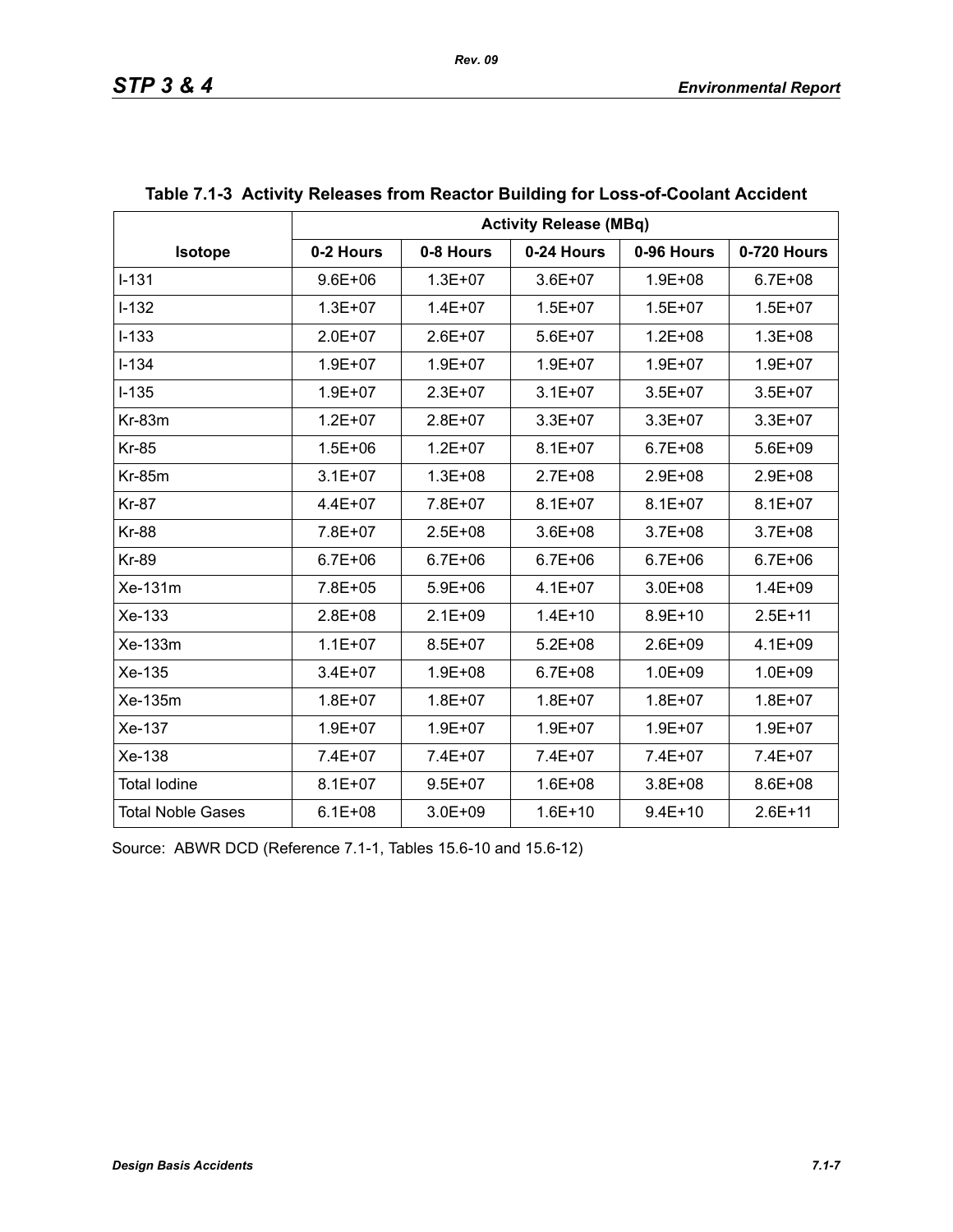|                          | <b>Activity Release (MBq)</b> |             |             |             |             |  |
|--------------------------|-------------------------------|-------------|-------------|-------------|-------------|--|
| Isotope                  | 0-2 Hours                     | 0-8 Hours   | 0-24 Hours  | 0-96 Hours  | 0-720 Hours |  |
| $I - 131$                | $1.2E + 04$                   | $8.5E + 05$ | $1.2E + 07$ | $1.8E + 08$ | $2.0E + 09$ |  |
| $I-132$                  | $1.1E + 04$                   | $2.4E + 05$ | $4.4E + 05$ | $4.4E + 05$ | $4.4E + 05$ |  |
| $I-133$                  | $2.4E + 04$                   | $1.5E + 06$ | $1.5E + 07$ | 7.4E+07     | 8.9E+07     |  |
| $I - 134$                | 8.5E+03                       | $4.8E + 04$ | $4.8E + 04$ | 4.8E+04     | $4.8E + 04$ |  |
| $I-135$                  | $2.1E + 04$                   | $9.3E + 05$ | $5.2E + 06$ | $7.4E + 06$ | $7.4E + 06$ |  |
| $Kr-83m$                 | 7.8E+04                       | $1.3E + 06$ | $1.9E + 06$ | $1.9E + 06$ | $1.9E + 06$ |  |
| <b>Kr-85</b>             | $1.3E + 04$                   | $9.3E + 05$ | $1.3E + 07$ | $2.3E + 08$ | $5.9E + 09$ |  |
| <b>Kr-85m</b>            | $2.3E + 05$                   | $8.5E + 06$ | $3.0E + 07$ | $3.6E + 07$ | $3.6E + 07$ |  |
| <b>Kr-87</b>             | $2.4E + 05$                   | $2.4E + 06$ | $2.8E + 06$ | $2.8E + 06$ | $2.8E + 06$ |  |
| <b>Kr-88</b>             | $5.6E + 05$                   | $1.4E + 07$ | $3.1E + 07$ | $3.2E + 07$ | $3.2E + 07$ |  |
| <b>Kr-89</b>             | $4.1E + 00$                   | $4.1E + 00$ | $4.1E + 00$ | $4.1E + 00$ | $4.1E + 00$ |  |
| Xe-131m                  | $6.7E + 03$                   | $4.8E + 05$ | $6.7E + 06$ | $1.0E + 08$ | $1.3E + 09$ |  |
| Xe-133                   | $2.4E + 06$                   | $1.6E + 08$ | $2.2E + 09$ | $3.0E + 10$ | $1.8E + 11$ |  |
| Xe-133m                  | $1.0E + 05$                   | $6.7E + 06$ | $8.1E + 07$ | $8.1E + 08$ | $2.0E + 09$ |  |
| Xe-135                   | $2.7E + 05$                   | $1.4E + 07$ | $9.6E + 07$ | $2.0E + 08$ | $2.0E + 08$ |  |
| Xe-135m                  | $1.0E + 04$                   | $1.3E + 04$ | $1.3E + 04$ | $1.3E + 04$ | $1.3E + 04$ |  |
| Xe-137                   | $3.5E + 01$                   | $3.5E + 01$ | $3.5E + 01$ | $3.5E + 01$ | $3.5E + 01$ |  |
| Xe-138                   | $3.2E + 04$                   | $3.7E + 04$ | $3.7E + 04$ | $3.7E + 04$ | $3.7E + 04$ |  |
| <b>Total lodine</b>      | 7.7E+04                       | $3.5E + 06$ | $3.3E + 07$ | $2.6E + 08$ | $2.1E + 09$ |  |
| <b>Total Noble Gases</b> | $3.9E + 06$                   | $2.1E + 08$ | $2.5E + 09$ | $3.2E + 10$ | $1.9E + 11$ |  |

| Table 7.1-4 Activity Releases from Condenser for Loss-of-Coolant Accident |  |  |
|---------------------------------------------------------------------------|--|--|
|                                                                           |  |  |

Source: ABWR DCD (Reference 7.1-1, Tables 15.6-10, and 15.6-12)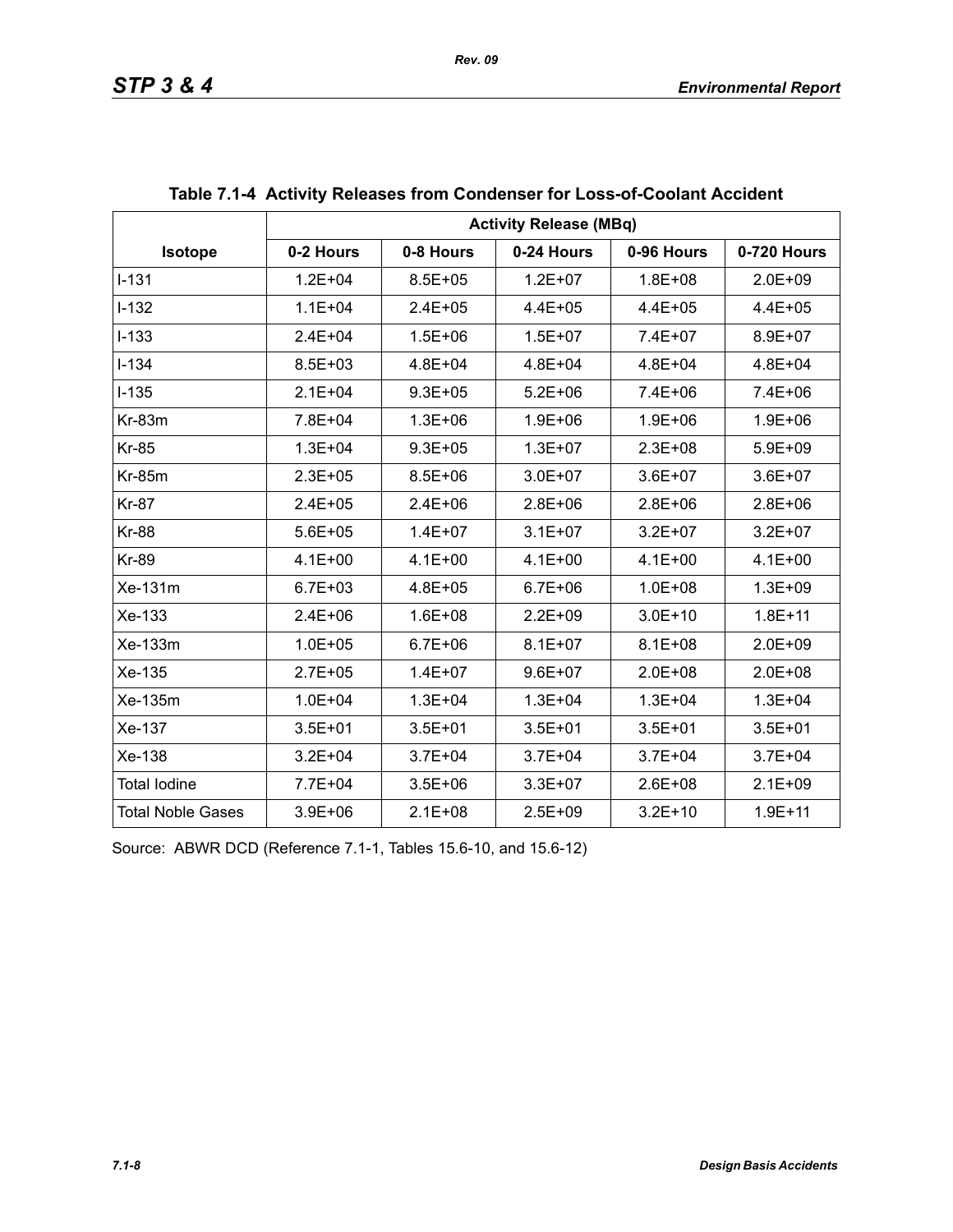| <b>Isotope</b> | <b>Activity Release (MBq)</b><br>0-2 Hours |
|----------------|--------------------------------------------|
| $1 - 131$      | $8.1E + 04$                                |
| I-132          | $1.9E + 05$                                |
| $1 - 133$      | $2.3E + 0.5$                               |
| $1 - 134$      | $3.2E + 05$                                |
| I-135          | $2.5E + 0.5$                               |
| Total          | $1.1E + 06$                                |

## **Table 7.1-5 Activity Releases for Cleanup Water Line Break Outside Containment**

Source: ABWR DCD (Reference 7.1-1, Table 15.6-17)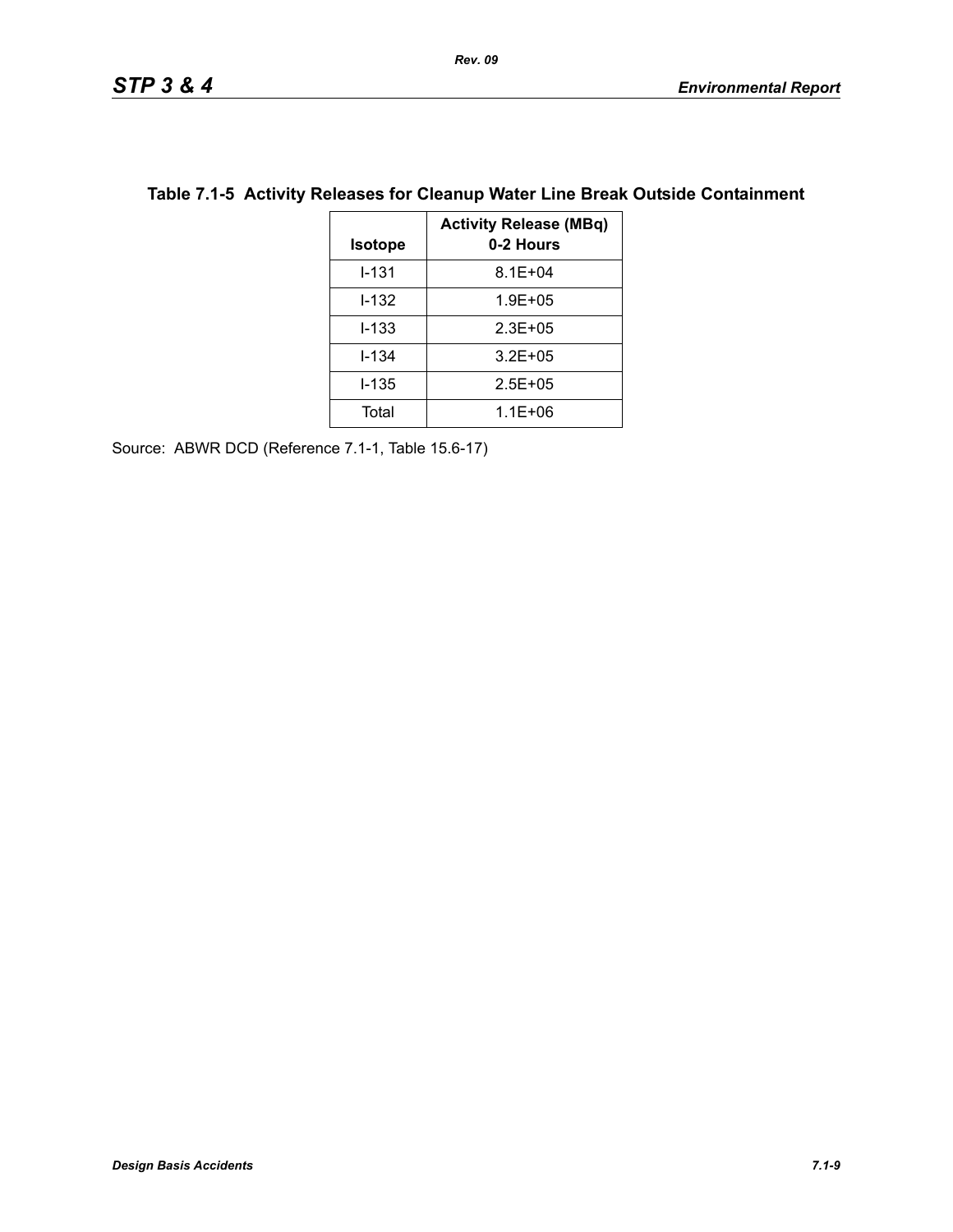| <b>Isotope</b>           | <b>Activity Release (MBq)</b><br>0-2 Hours |
|--------------------------|--------------------------------------------|
| $I - 131$                | 4.55E+06                                   |
| $I - 132$                | $5.62E + 06$                               |
| $I-133$                  | 4.70E+06                                   |
| $1 - 1.34$               | 2.28E-01                                   |
| $I - 135$                | 7.62E+05                                   |
| $Kr-83m$                 | 2.38E+05                                   |
| $Kr-85m$                 | 3.16E+06                                   |
| <b>Kr-85</b>             | 1.77E+07                                   |
| <b>Kr-87</b>             | 4.55E+02                                   |
| <b>Kr-88</b>             | 8.99E+05                                   |
| <b>Kr-89</b>             | 3.01E-06                                   |
| Xe-131m                  | 3.09E+06                                   |
| $Xe-133m$                | 4.07E+07                                   |
| Xe-133                   | 1.04E+09                                   |
| Xe-135m                  | 8.18E+06                                   |
| Xe-135                   | 2.36E+08                                   |
| Xe-137                   | 7.66E-06                                   |
| Xe-138                   | 1.59E-05                                   |
| <b>Total lodine</b>      | 1.56E+07                                   |
| <b>Total Noble Gases</b> | 1.35E+09                                   |

# **Table 7.1-6 Activity Releases for Fuel-Handling Accident**

Source: ABWR DCD (Reference 7.1-1, Table 15.7-10)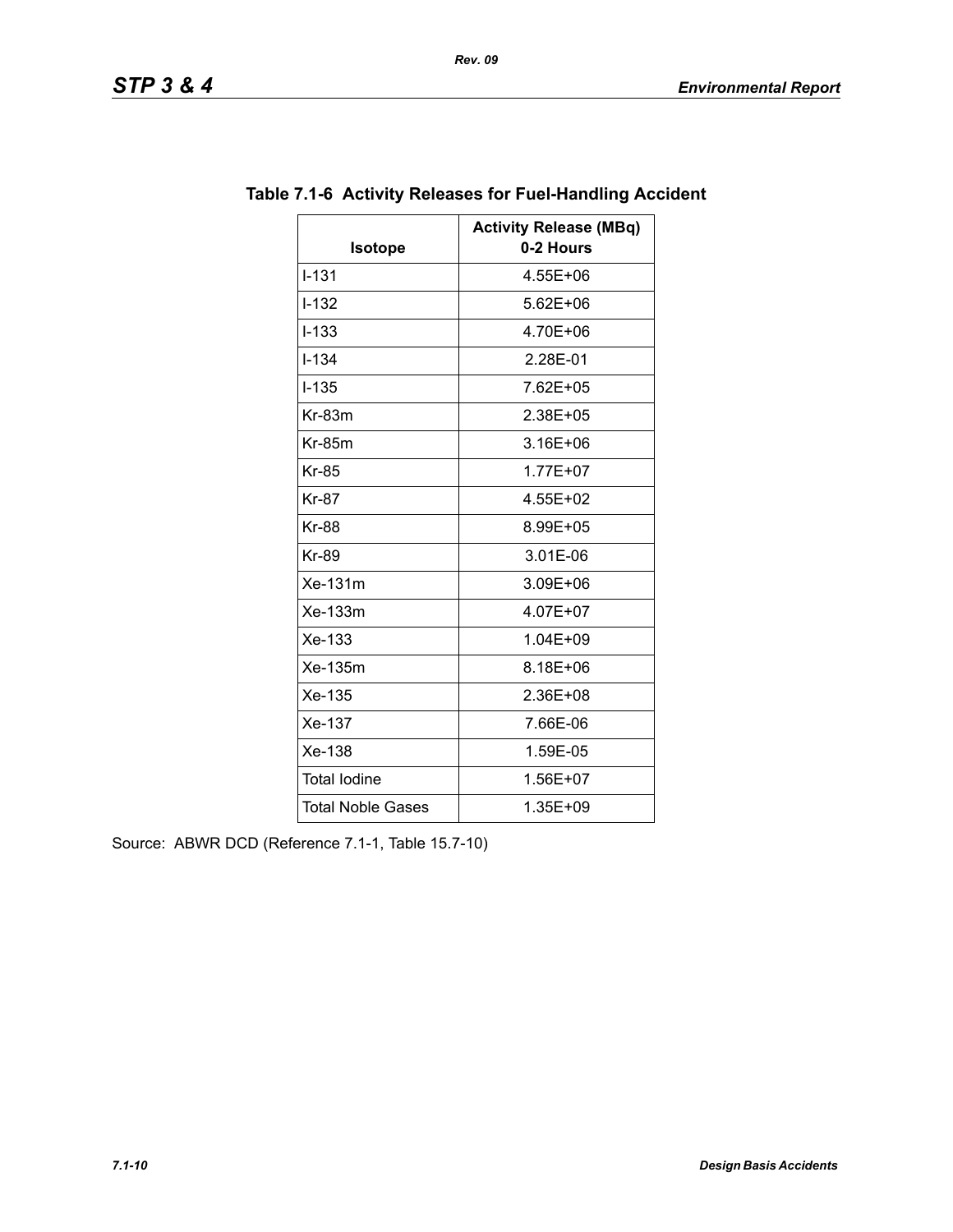|                                          |            | $\chi$ /Q (sec/m <sup>3</sup> ) | Ratio      |            |
|------------------------------------------|------------|---------------------------------|------------|------------|
| Location                                 | Time (hr)  | <b>Site</b>                     | <b>DCD</b> | (Site/DCD) |
| EAB - Cleanup Water Line<br><b>Break</b> | $0 - 2$    | 8.18E-05                        | 2.29E-02   | 3.57E-03   |
| $EAB - Other$                            | $0 - 2$    | 8.18E-05                        | 1.37E-03   | 5.97E-02   |
| LPZ-LOCA                                 | $0 - 8$    | 6.30E-06                        | 1.56E-04   | 4.04E-02   |
|                                          | $8 - 24$   | 5.07E-06                        | 9.61E-05   | 5.28E-02   |
|                                          | $24 - 96$  | 3.17E-06                        | 3.36E-05   | 9.43E-02   |
|                                          | $96 - 720$ | 1.62E-06                        | 7.42E-06   | 2.18E-01   |
| LPZ - Cleanup Water Line<br><b>Break</b> | $0 - 8$    | 6.30E-06                        | 2.29E-02   | 2.75E-04   |
| $LPZ - Other$                            | 0 – 8      | 6.30E-06                        | 1.37E-03   | 4.60E-03   |

| <b>Table 7.1-7 Atmospheric Dispersion Factors</b> |  |  |  |  |
|---------------------------------------------------|--|--|--|--|
|---------------------------------------------------|--|--|--|--|

The site  $\chi$ /Q values are from Section 2.7.

The DCD  $\chi$ /Q values are from the ABWR DCD (Reference 7.1-1, Tables 15.6-3, 15.6-7, 15.6-13, 15.6-18, and 15.7-11), based on "Chp 2" distance, with the exception of Table 15.6-18, which is based on "max" distance.

The DCD does not show LPZ doses for accidents other than LOCA. Site LPZ doses for these non-LOCA accidents, all of which have their activity releases terminated within 8 hr, are estimated by multiplying the DCD EAB dose by the ratio of site LPZ  $\chi$ /Q to DCD EAB  $\chi$ /Q shown in the last row above.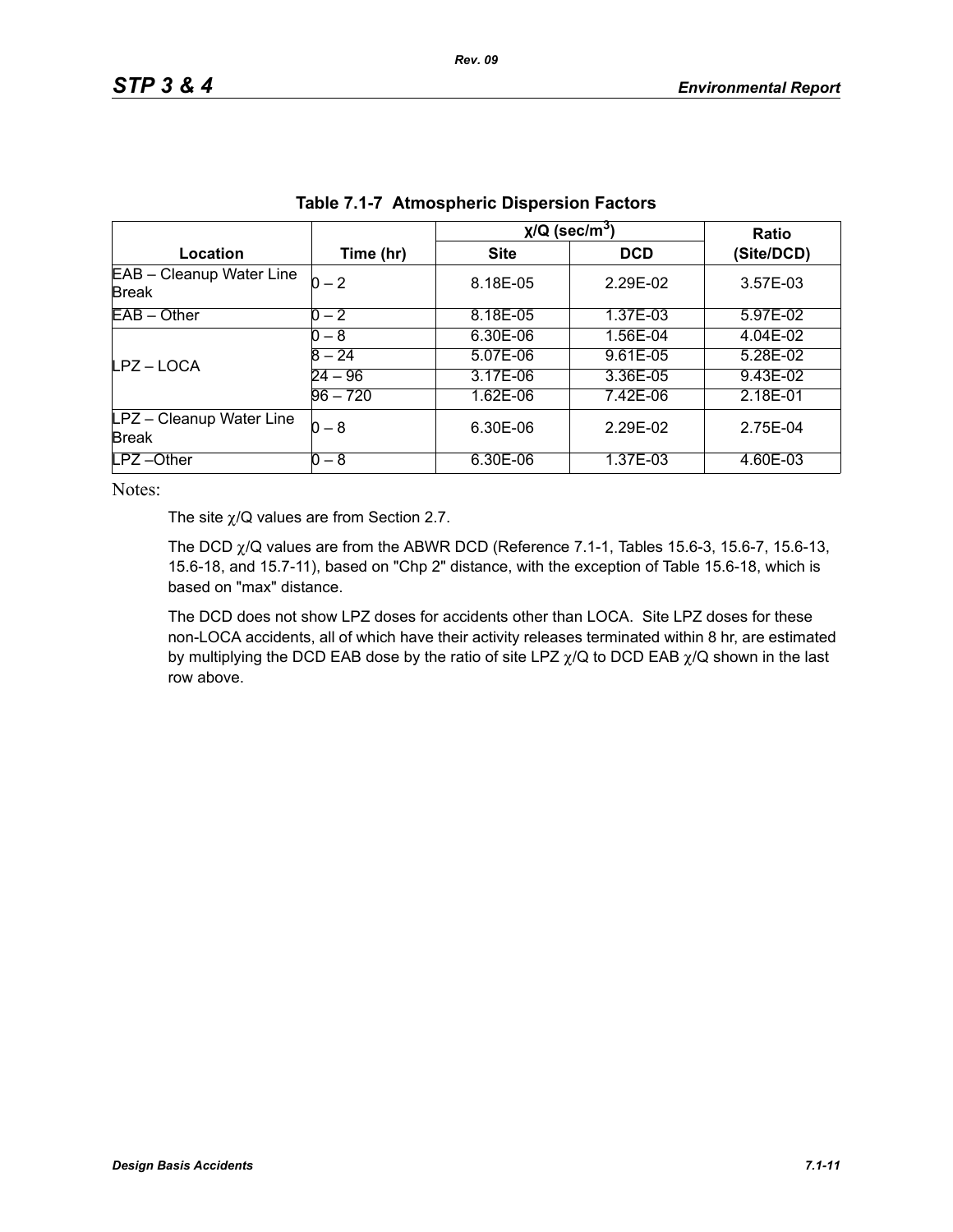|                                                  | Time         | DCD Dose (Sv)     |                | $\chi$ /Q Ratio | Site Dose (rem)   |                |
|--------------------------------------------------|--------------|-------------------|----------------|-----------------|-------------------|----------------|
| Location                                         | (hr)         | <b>Whole Body</b> | <b>Thyroid</b> | (Site/DCD)      | <b>Whole Body</b> | <b>Thyroid</b> |
| EAB                                              | $0 - 8$      | $9.4E - 04$       | 4.8E-02        | 5.97E-02        | 5.6E-03           | 2.9E-01        |
| <b>LPZ</b>                                       | $0 - 8$      | $9.4E - 04$       | 4.8E-02        | 4.60E-03        | $4.3E - 04$       | $2.2E-02$      |
|                                                  | $8 - 24$     |                   |                |                 |                   |                |
|                                                  | 24-96        |                   |                |                 |                   |                |
|                                                  | 96-720       |                   |                |                 |                   |                |
|                                                  | <b>Total</b> |                   |                |                 | 4.3E-04           | $2.2E-02$      |
| Regulatory Limit (NUREG-0800, Subsection 15.6.2) |              |                   | 2.5            | 30              |                   |                |

#### **Table 7.1-8 Doses for Failure of Small Lines Carrying Primary Coolant Outside Containment**

Note:

DCD doses are from the ABWR DCD (Reference 7.1-1, Table 15.6-3).

The DCD does not provide 0-2 hr doses. The site EAB doses are obtained by multiplying the DCD 0-8 hr doses by the ratio of the site EAB  $\chi$ /Q to DCD EAB  $\chi$ /Q.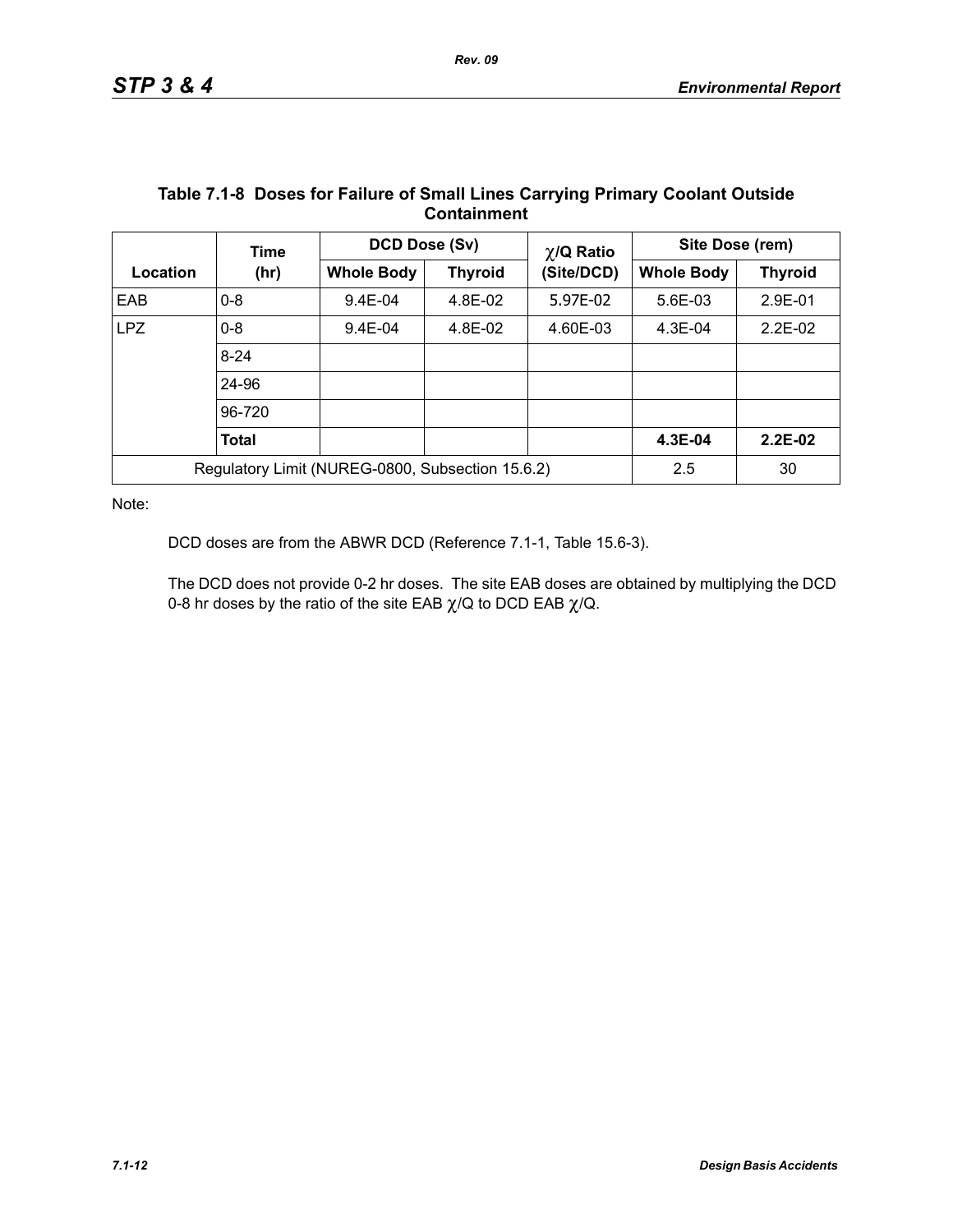|                                  | Time         | DCD Dose (Sv)     |                | $\chi$ /Q Ratio | Site Dose (rem)   |                |
|----------------------------------|--------------|-------------------|----------------|-----------------|-------------------|----------------|
| Location                         | (hr)         | <b>Whole Body</b> | <b>Thyroid</b> | (Site/DCD)      | <b>Whole Body</b> | <b>Thyroid</b> |
| EAB                              | $0 - 2$      | 1.3E-02           | $5.1E-01$      | 5.97E-02        | 7.8E-02           | $3.0E + 00$    |
| <b>LPZ</b>                       | $0 - 8$      |                   |                | 4.60E-03        | $6.0E-03$         | $2.3E-01$      |
|                                  | $8 - 24$     |                   |                |                 |                   |                |
|                                  | $24 - 96$    |                   |                |                 |                   |                |
|                                  | $96 - 720$   |                   |                |                 |                   |                |
|                                  | <b>Total</b> |                   |                |                 | $6.0E-03$         | $2.3E-01$      |
| Regulatory Limit (10 CFR 100.11) |              |                   | 25             | 300             |                   |                |

|  | Table 7.1-9 Doses for Main Steam Line Break, Preexisting lodine Spike |  |  |
|--|-----------------------------------------------------------------------|--|--|
|  |                                                                       |  |  |

DCD doses are from the ABWR DCD (Reference 7.1-1, Table 15.6-7).

The ABWR DCD does not provide LPZ doses. The site LPZ doses are obtained by multiplying the DCD EAB doses by the ratio of LPZ  $\chi$ /Q to DCD EAB  $\chi$ /Q.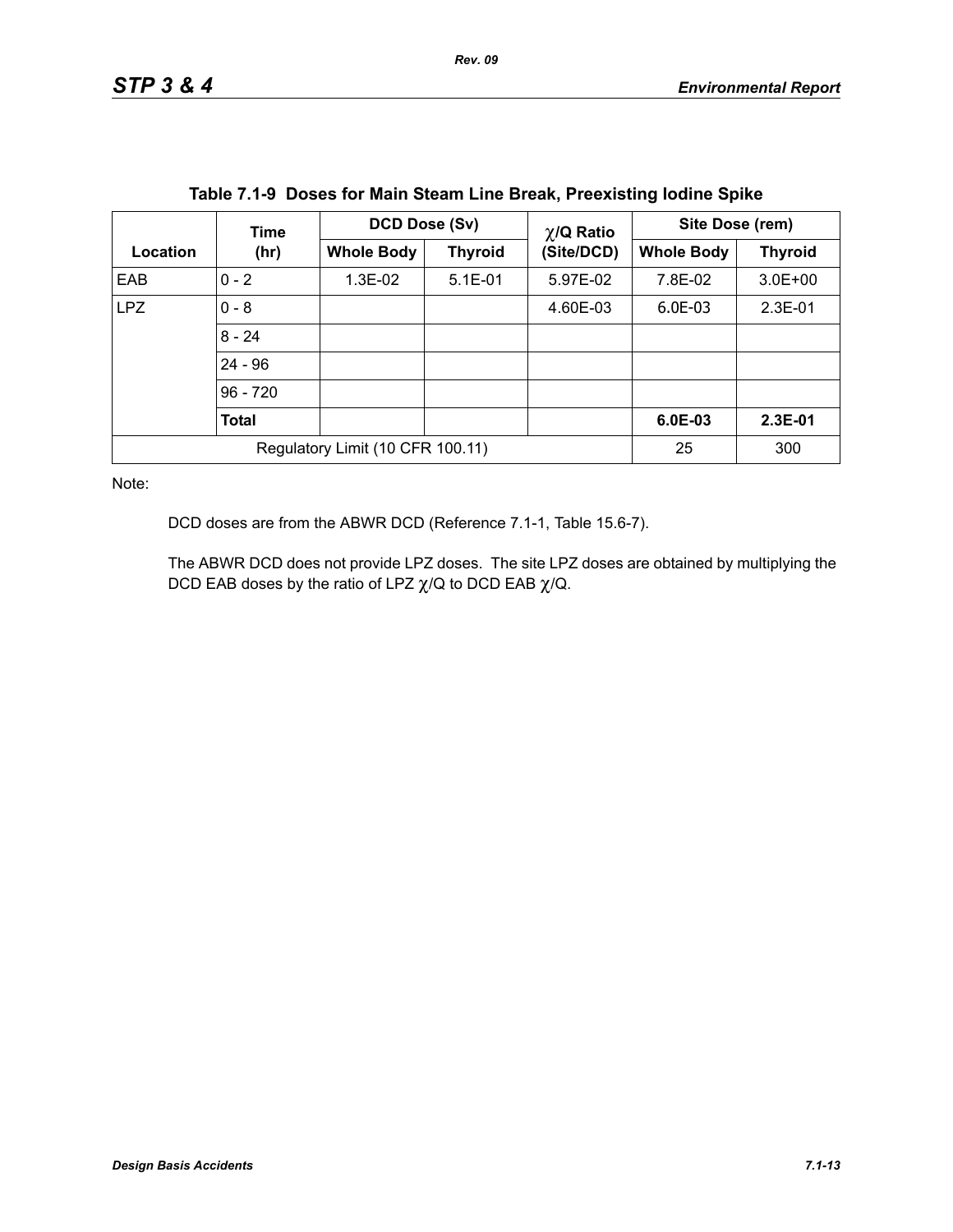|                                                  | Time         | DCD Dose (Sv)<br>$\chi$ /Q Ratio |                | Site Dose (rem) |                   |                |
|--------------------------------------------------|--------------|----------------------------------|----------------|-----------------|-------------------|----------------|
| Location                                         | (hr)         | <b>Whole Body</b>                | <b>Thyroid</b> | (Site/DCD)      | <b>Whole Body</b> | <b>Thyroid</b> |
| EAB                                              | $0 - 2$      | $6.2E-04$                        | 2.6E-02        | 5.97E-02        | $3.7E-03$         | 1.6E-01        |
| <b>LPZ</b>                                       | $0 - 8$      |                                  |                | 4.60E-03        | 2.9E-04           | 1.2E-02        |
|                                                  | $8 - 24$     |                                  |                |                 |                   |                |
|                                                  | 24-96        |                                  |                |                 |                   |                |
|                                                  | 96-720       |                                  |                |                 |                   |                |
|                                                  | <b>Total</b> |                                  |                |                 | 2.9E-04           | $1.2E-02$      |
| Regulatory Limit (NUREG-0800, Subsection 15.6.4) |              |                                  |                |                 | 2.5               | 30             |

DCD doses are from the ABWR DCD (Reference 7.1-1, Table 15.6-7).

The ABWR DCD does not provide LPZ doses. The site LPZ doses are obtained by multiplying the DCD EAB doses by the ratio of LPZ  $\chi$ /Q to DCD EAB  $\chi$ /Q.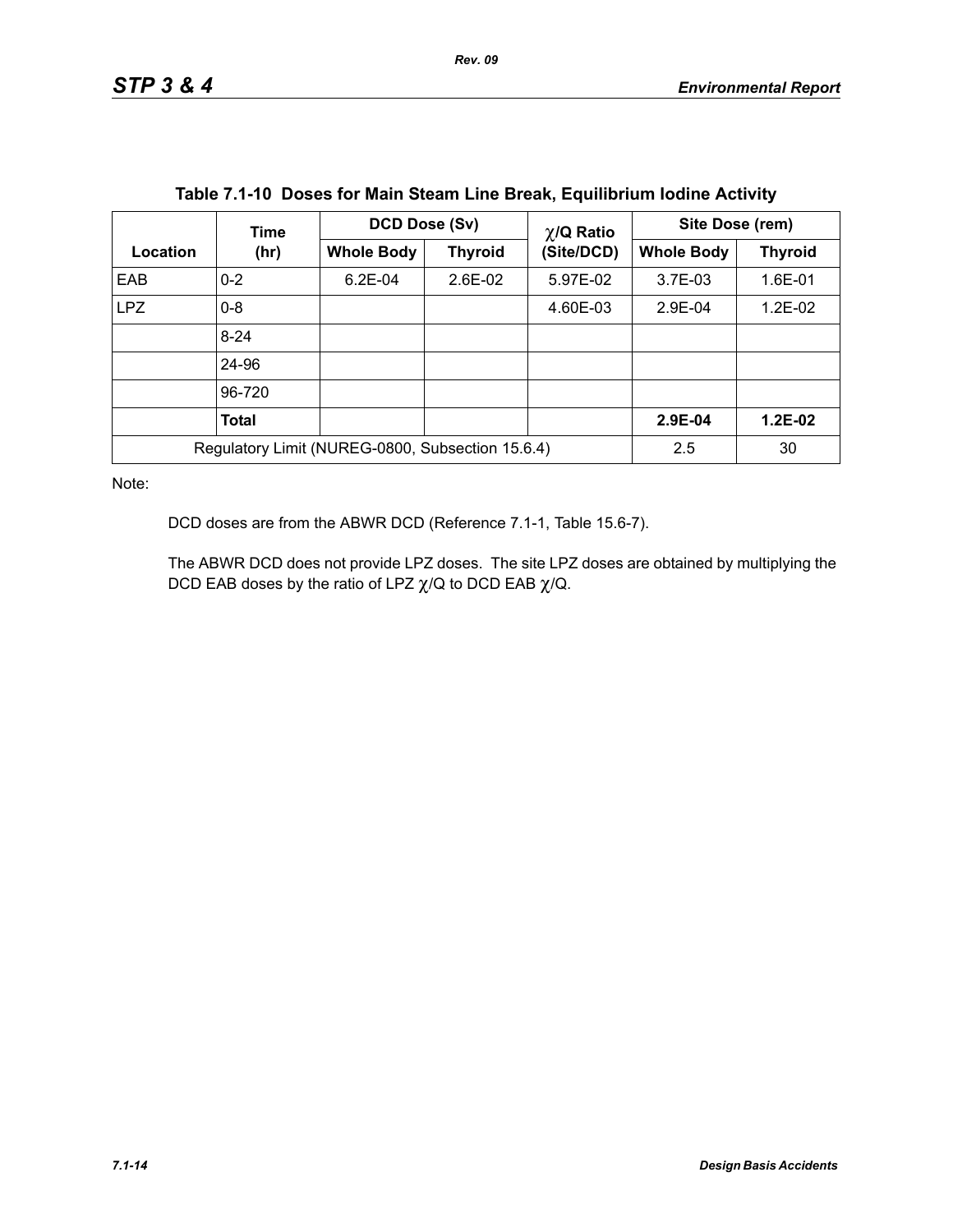|            | Time                             | <b>DCD Dose (Sv)</b> |                | $\chi$ /Q Ratio | Site Dose (rem)   |                |  |
|------------|----------------------------------|----------------------|----------------|-----------------|-------------------|----------------|--|
| Location   | (hr)                             | <b>Whole Body</b>    | <b>Thyroid</b> | (Site/DCD)      | <b>Whole Body</b> | <b>Thyroid</b> |  |
| EAB        | $0 - 2$                          | $4.1E-02$            | $1.9E + 00$    | 5.97E-02        | $2.4E - 01$       | $1.1E + 01$    |  |
| <b>LPZ</b> | $0 - 8$                          | $1.0E-02$            | $3.1E - 01$    | 4.04E-02        | 4.0E-02           | $1.3E + 00$    |  |
|            | $8 - 24$                         | 8.0E-03              | $2.0E-01$      | 5.28E-02        | $4.2E-02$         | $1.1E + 00$    |  |
|            | 24-96                            | $1.1E-02$            | 7.9E-01        | 9.43E-02        | $1.0E - 01$       | $7.5E + 00$    |  |
|            | 96-720                           | $9.0E-03$            | $1.1E + 00$    | 2.18E-01        | $2.0E-01$         | $2.4E + 01$    |  |
|            | Total                            | 3.8E-02              | $2.4E + 00$    |                 | 3.8E-01           | $3.4E + 01$    |  |
|            | Regulatory Limit (10 CFR 100.11) | 25                   | 300            |                 |                   |                |  |

|  |  | Table 7.1-11 Doses for Loss-of-Coolant Accident |  |
|--|--|-------------------------------------------------|--|
|--|--|-------------------------------------------------|--|

Note: DCD doses are from the ABWR DCD (Reference 7.1-1, Table 15.6-13)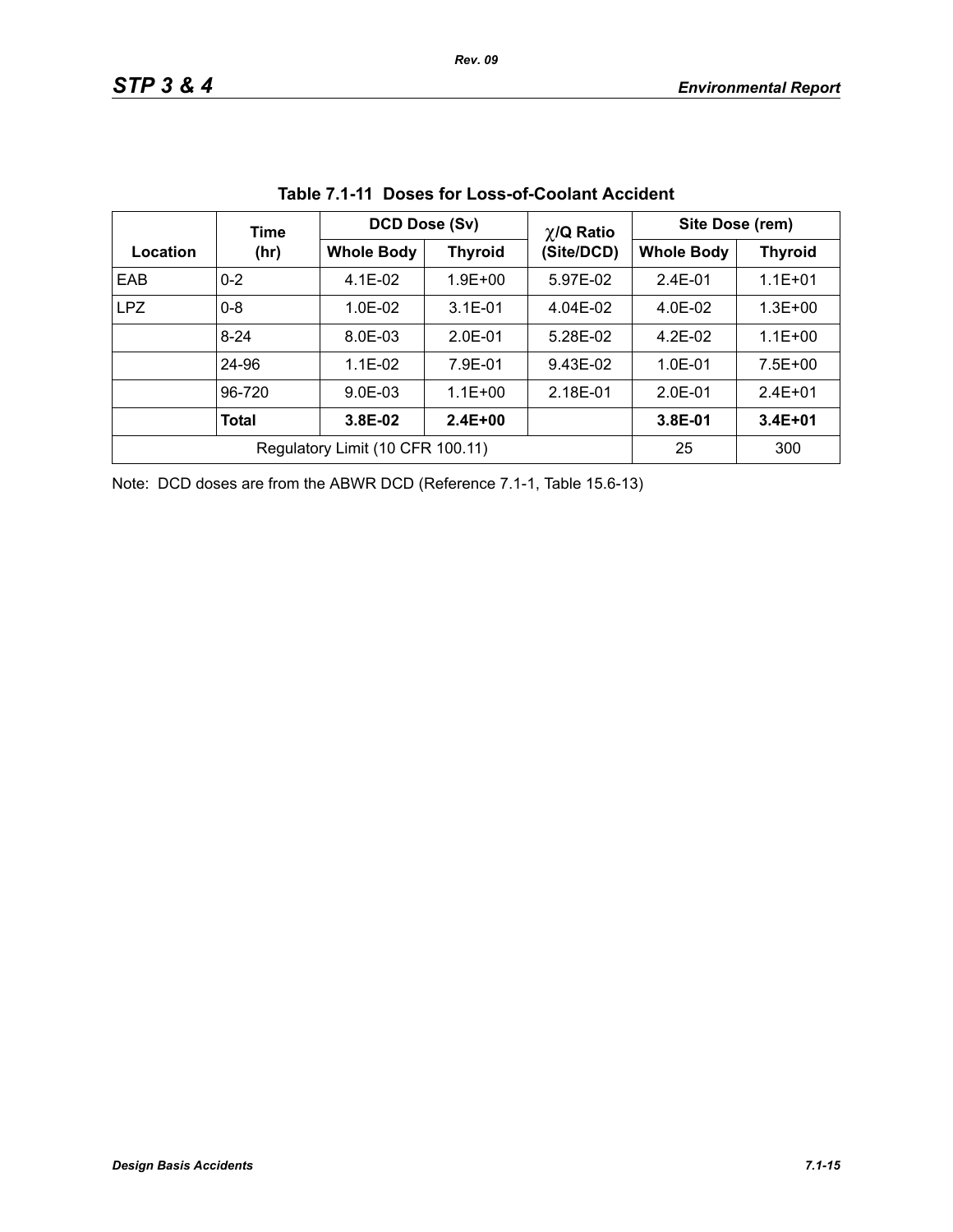|            | Time                             | DCD Dose (Sv)<br>$\chi$ /Q Ratio |                | Site Dose (rem) |                   |                |
|------------|----------------------------------|----------------------------------|----------------|-----------------|-------------------|----------------|
| Location   | (hr)                             | <b>Whole Body</b>                | <b>Thyroid</b> | (Site/DCD)      | <b>Whole Body</b> | <b>Thyroid</b> |
| EAB        | $0 - 2$                          | 2.8E-03                          | 3.0E-01        | 3.57E-03        | $1.0E-03$         | 1.1E-01        |
| <b>LPZ</b> | $0 - 8$                          |                                  |                | 2.75E-04        | 7.7E-05           | 8.3E-03        |
|            | $8 - 24$                         |                                  |                |                 |                   |                |
|            | 24-96                            |                                  |                |                 |                   |                |
|            | 96-720                           |                                  |                |                 |                   |                |
|            | <b>Total</b>                     |                                  |                |                 | 7.7E-05           | 8.3E-03        |
|            | Regulatory Limit (10 CFR 100.11) | 25                               | 300            |                 |                   |                |

|  |  |  | Table 7.1-12 Doses for Cleanup Water Line Break Outside Containment |
|--|--|--|---------------------------------------------------------------------|
|--|--|--|---------------------------------------------------------------------|

DCD doses are from the ABWR DCD (Reference 7.1-1, Table 15.6-18).

The DCD does not provide LPZ doses. The site LPZ doses are obtained by multiplying the DCD EAB doses by the ratio of LPZ  $\chi$ /Q to DCD EAB  $\chi$ /Q.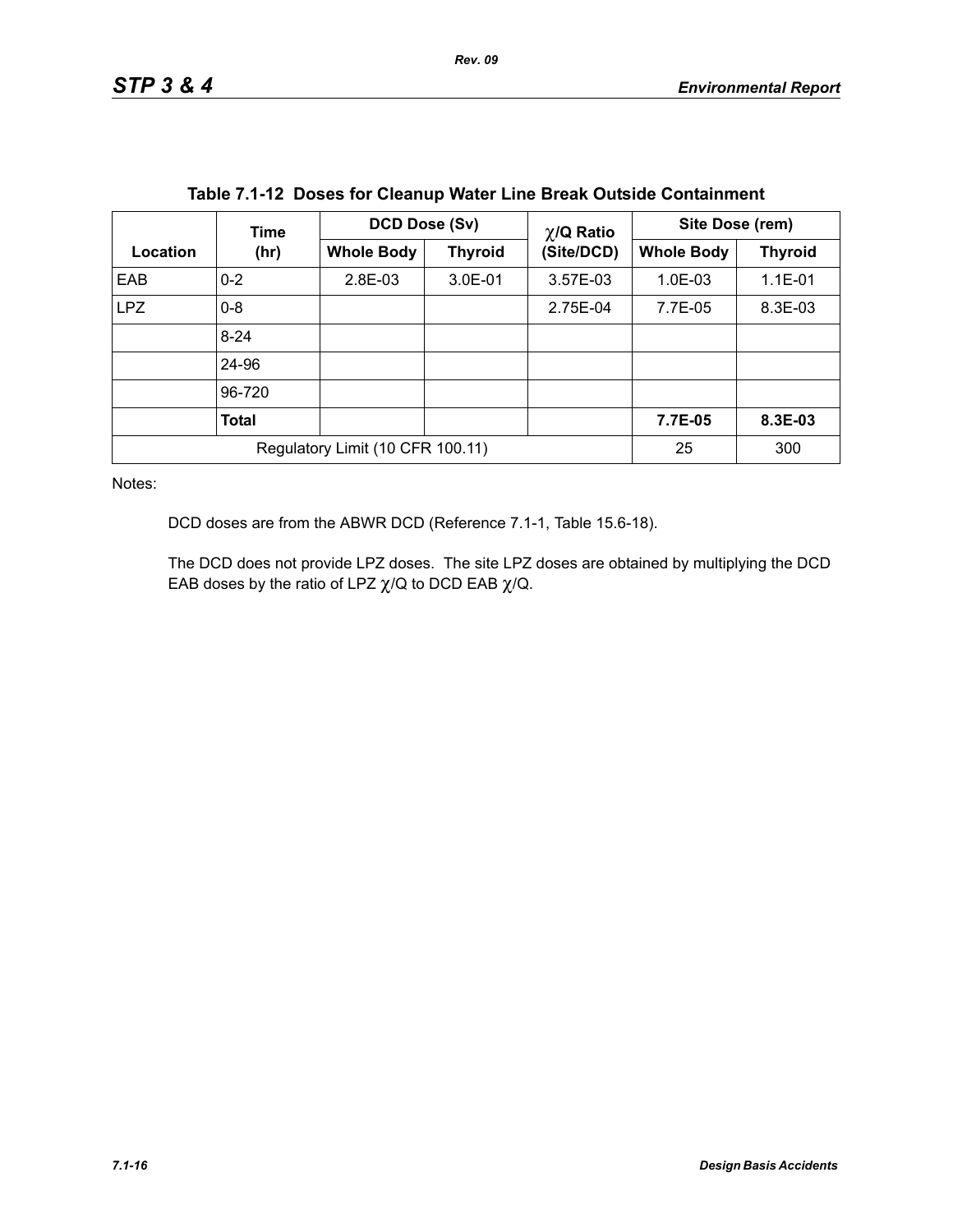| Table 7.1-13 Doses for Fuel Handling Accident    |                                                           |                      |                |                 |                 |             |
|--------------------------------------------------|-----------------------------------------------------------|----------------------|----------------|-----------------|-----------------|-------------|
|                                                  | Time                                                      | <b>DCD Dose (Sv)</b> |                | $\chi$ /Q Ratio | Site Dose (rem) |             |
| Location                                         | <b>Whole Body</b><br>(Site/DCD)<br><b>Thyroid</b><br>(hr) | <b>Whole Body</b>    | <b>Thyroid</b> |                 |                 |             |
| EAB                                              | $0 - 2$                                                   | 1.2E-02              | 7.5E-01        | 5.97E-02        | 7.2E-02         | $4.5E + 00$ |
| <b>LPZ</b>                                       | $0 - 8$                                                   |                      |                | 4.60E-03        | 5.5E-03         | $3.4E - 01$ |
|                                                  | $8 - 24$                                                  |                      |                |                 |                 |             |
|                                                  | 24-96                                                     |                      |                |                 |                 |             |
|                                                  | 96-720                                                    |                      |                |                 |                 |             |
|                                                  | <b>Total</b>                                              |                      |                |                 | 5.5E-03         | 3.4E-01     |
| Regulatory Limit (NUREG-0800, Subsection 15.7.4) |                                                           |                      |                |                 | 6               | 75          |

**Table 7.1-13 Doses for Fuel Handling Accident**

DCD doses are from the ABWR DCD (Reference 7.1-1, Table 15.7-11).

The DCD does not provide LPZ doses. The site LPZ doses are obtained by multiplying the DCD EAB doses by the ratio of LPZ  $\chi$ /Q to DCD EAB  $\chi$ /Q.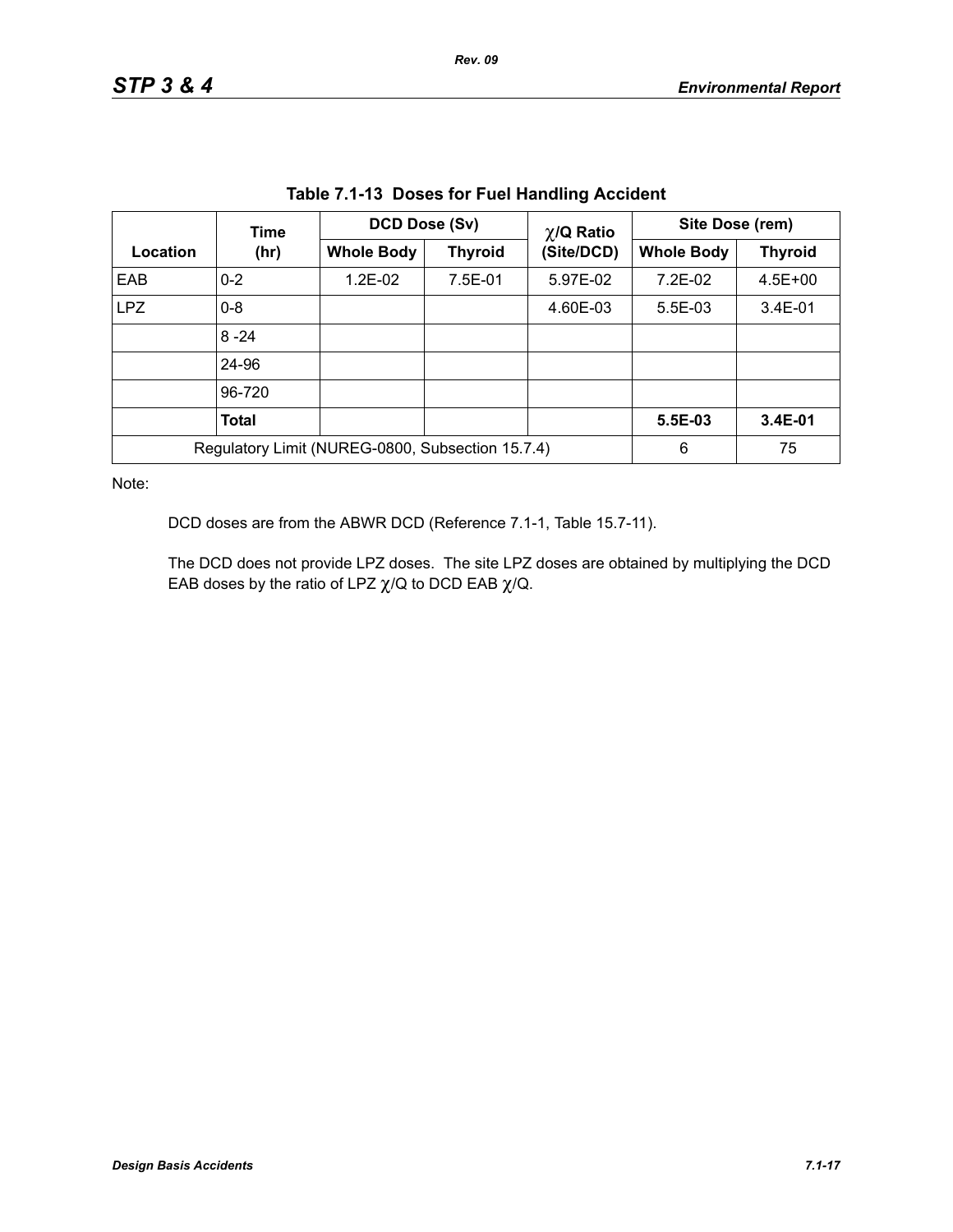|                              |                                                                                                |                             | Site Dose (rem) |             |                             | Dose Limit (rem) |
|------------------------------|------------------------------------------------------------------------------------------------|-----------------------------|-----------------|-------------|-----------------------------|------------------|
| <b>DCD</b><br><b>Section</b> | <b>Accident</b>                                                                                | <b>Whole</b><br><b>Body</b> | <b>Thyroid</b>  | <b>TEDE</b> | <b>Whole</b><br><b>Body</b> | <b>Thyroid</b>   |
| 15.6.2                       | <b>Failure of Small Lines</b><br><b>Carrying Primary Coolant</b><br><b>Outside Containment</b> | $5.6E - 0.3$                | $2.9F - 01$     | $1.4F-02$   | 2.5                         | 30               |
| 15.6.4                       | Main Steam Line Break                                                                          |                             |                 |             |                             |                  |
|                              | Preexisting Iodine Spike                                                                       | 7.8E-02                     | $3.0E + 00$     | 1.7E-01     | 25                          | 300              |
|                              | Equilibrium Iodine Activity                                                                    | $3.7E-03$                   | $1.6E - 01$     | $8.4E-03$   | 2.5                         | 30               |
| 15.6.5                       | Loss-of-Coolant Accident                                                                       | $2.4E - 01$                 | $1.1E + 01$     | $5.9E-01$   | 25                          | 300              |
| 15.6.6                       | Cleanup Water Line Break<br><b>Outside Containment</b>                                         | $1.0E - 0.3$                | $1.1E - 01$     | $4.2F-0.3$  | 25                          | 300              |
| 15.7.4                       | <b>Fuel-Handling Accident</b>                                                                  | $7.2E-02$                   | $4.5E + 00$     | $2.1E - 01$ | 6                           | 75               |

The site doses and dose limits are taken from Tables 7.1-8 to 7.1-13.

The dose limits are from either NUREG-0800 or 10 CFR 100.11, as indicated in Tables 7.1-8 to 7.1-13.

Preexisting Iodine Spike and Equilibrium Iodine Activity are subsets of Main Steam Line Break.

All accidents meet the 10 CFR 50.34(a)(1)(ii) dose limit of 25 rem TEDE.